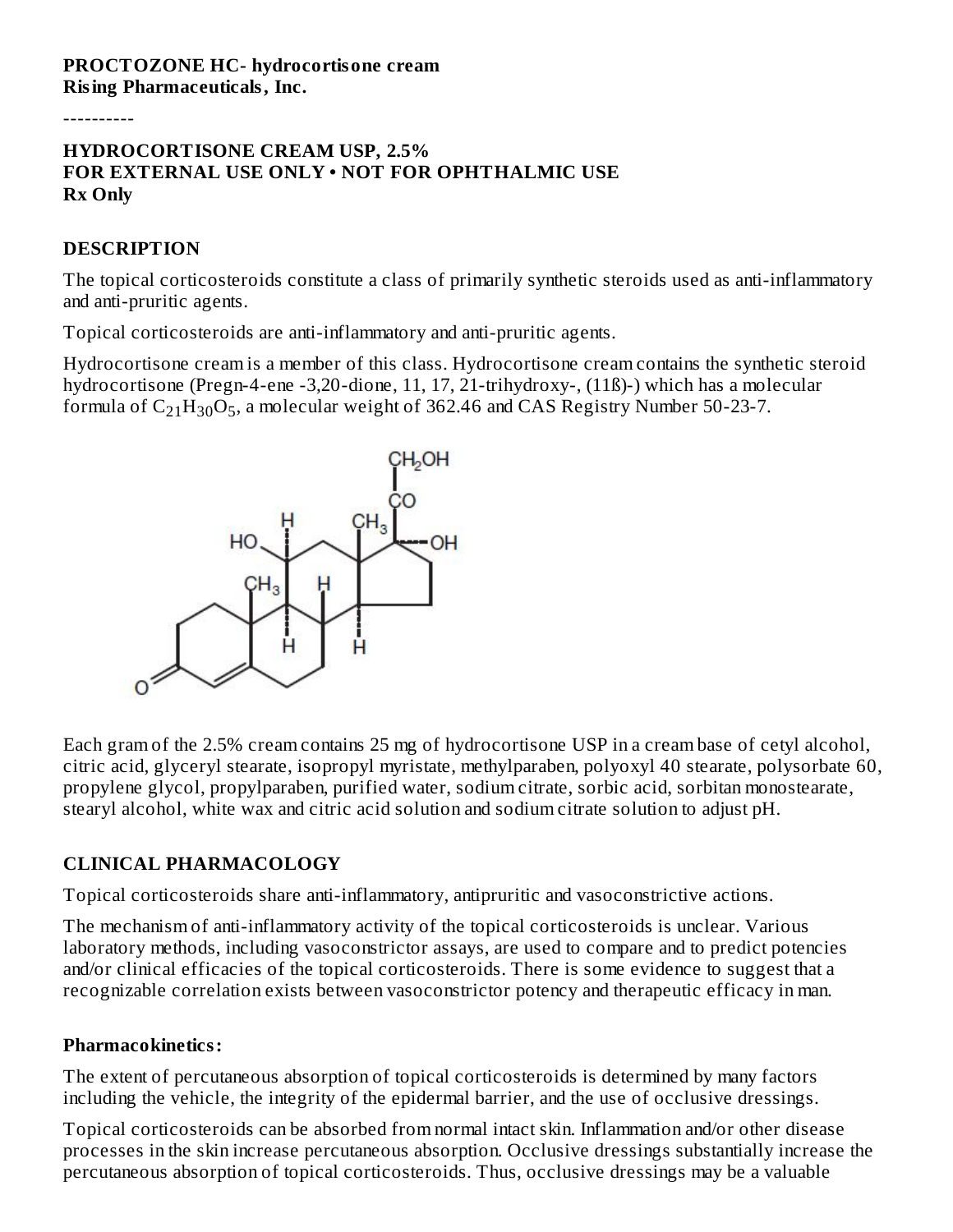therapeutic adjunct for treatment of resistant dermatoses. (See **DOSAGE AND ADMINISTRATION**.) Once absorbed through the skin, topical corticosteroids are handled through pharmacokinetic pathways similar to systemically administered corticosteroids. Corticosteroids are bound to plasma proteins in varying degrees. Corticosteroids are metabolized primarily in the liver and are then excreted by the kidneys. Some of the topical corticosteroids and their metabolites are also excreted into the bile.

### **INDICATIONS & USAGE**

Topical corticosteroids are indicated for the relief of the inflammatory and pruritic manifestations of corticosteroid-responsive dermatoses.

# **CONTRAINDICATIONS**

Topical corticosteroids are contraindicated in those patients with a history of hypersensitivity to any of the components of the preparation.

# **PRECAUTIONS**

#### **General:**

Systemic absorption of topical corticosteroids has produced reversible hypothalamic-pituitaryadrenal (HPA) axis suppression, manifestations of Cushing's syndrome, hyperglycemia and glucosuria in some patients.

Conditions which augment systemic absorption include the application of the more potent steroids, use over large surface areas, prolonged use, and the addition of occlusive dressings.

Therefore, patients receiving a large dose of a potent topical steroid applied to a large surface area or under an occlusive dressing should be evaluated periodically for evidence of HPA axis suppression by using the urinary free cortisol and ACTH stimulation tests. If HPA axis suppression is noted, an attempt should be made to withdraw the drug, to reduce the frequency of application, or to substitute a less potent steroid.

Recovery of HPA axis function is generally prompt and complete upon discontinuation of the drug. Infrequently, signs and symptoms of steroid withdrawal may occur, requiring supplemental systemic corticosteroids.

Children may absorb proportionally larger amounts of topical corticosteroids and thus be more susceptible to systemic toxicity (See **PRECAUTIONS-Pediatric Us e**).

If irritation develops, topical corticosteroids should be discontinued and appropriate therapy instituted. In the presence of dermatological infections, the use of an appropriate antifungal or antibacterial agent should be instituted. If a favorable response does not occur promptly, the corticosteroid should be discontinued until the infection has been adequately controlled.

# **Information for Patients:**

Patients using topical corticosteroids should receive the following information and instructions.

- 1. This medication is to be used as directed by the physician. It is for external use only. Avoid contact with the eyes.
- 2. Patients should be advised not to use this medication for any disorder other than for which it was prescribed.
- 3. The treated skin area should not be bandaged or otherwise covered or wrapped as to be occlusive unless directed by the physician.
- 4. Patients should report any signs of local adverse reactions especially under occlusive dressing.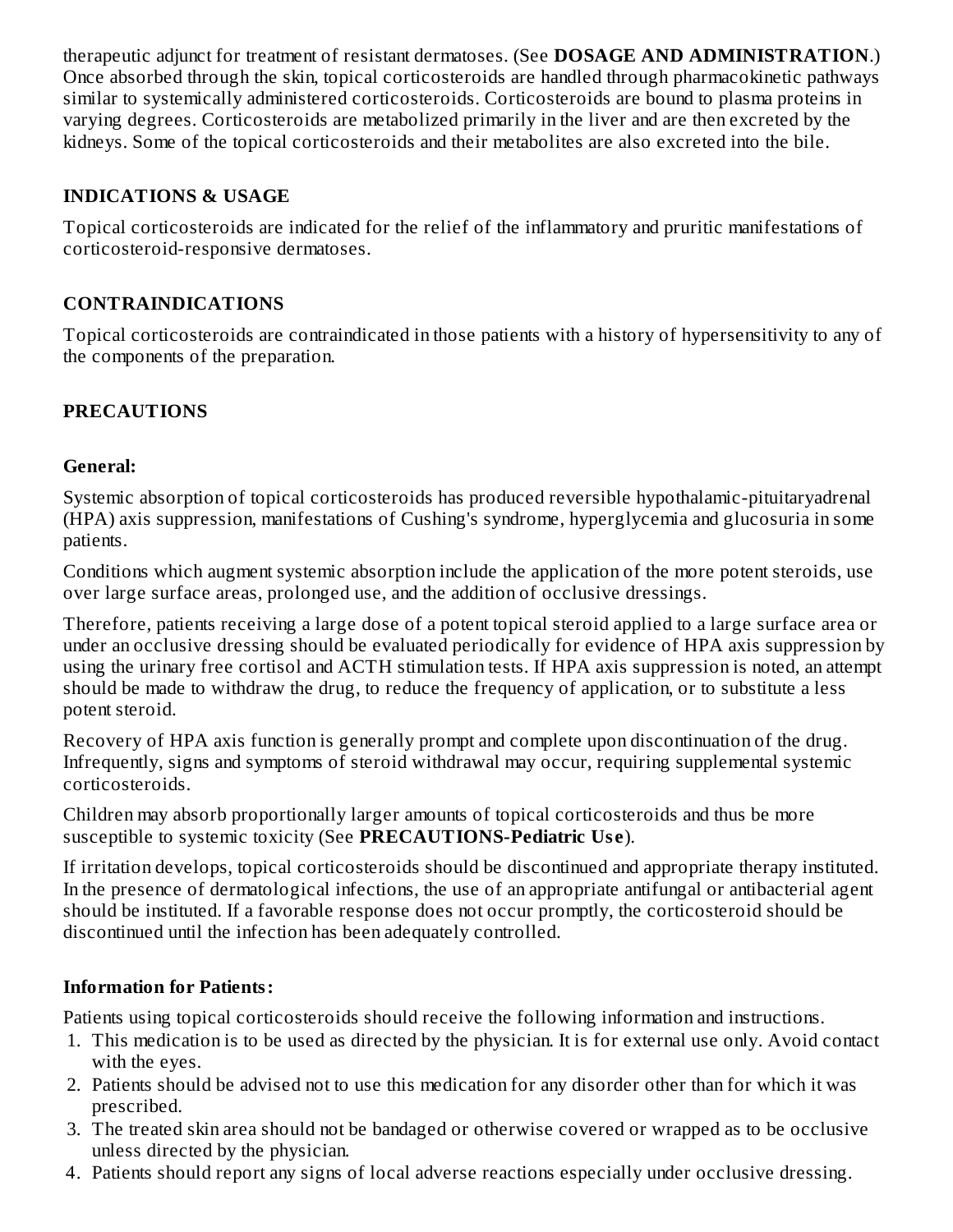5. Parents of pediatric patients should be advised not to use tight-fitting diapers or plastic pants on a child being treated in the diaper area, as these garments may constitute occlusive dressings.

#### **Laboratory Tests:**

The following tests may be helpful in evaluating the HPA axis suppression: Urinary free cortisol test; ACTH stimulation test.

#### **Carcinogenesis, Mutagenesis, Impairment of Fertility:**

Long-term animal studies have not been performed to evaluate the carcinogenic potential or the effect on fertility of topical corticosteroids.

Studies to determine mutagenicity with prednisolone and hydrocortisone have revealed negative results.

#### **Pregnancy:**

#### *Teratogenic Effects:*

Pregnancy Category C: Corticosteroids are generally teratogenic in laboratory animals when administered systemically at relatively low dosage levels. The more potent corticosteroids have been shown to be teratogenic after dermal application in laboratory animals. There are no adequate and well controlled studies in pregnant women on teratogenic effects from topically applied corticosteroids. Therefore, topical corticosteroids should be used during pregnancy only if the potential benefit justifies the potential risk to the fetus. Drugs of this class should not be used extensively on pregnant patients, in large amounts, or for prolonged periods of time.

#### **Nursing Mothers:**

It is not known whether topical administration of corticosteroids could result in sufficient systemic absorption to produce detectable quantities in breast milk. Systemically administered corticosteroids are secreted into breast milk in quantities no/ likely to have a deleterious effect on the infant. Nevertheless, caution should be exercised when topical corticosteroids are administered to a nursing woman.

#### **Pediatric Us e:**

*Pediatric patients may demonstrate greater susceptibility to topical corticosteroid-induced HPA axis suppression and Cushing's syndrome than mature patients because of a larger skin surface area to body weight ratio.*

Hypothalamic-pituitary-adrenal (HPA) axis suppression, Cushing's syndrome and intracranial hypertension have been reported in children receiving topical corticosteroids. Manifestations of adrenal suppression in pediatric patients include linear growth retardation, delayed weight gain, low plasma cortisol levels, and absence of response to ACTH stimulation. Manifestations of intracranial hypertension include bulging fontanelles, headaches and bilateral papilledema.

Administration of topical corticosteroids to pediatric patients should be limited to the least amount compatible with an effective therapeutic regimen. Chronic corticosteroid therapy may interfere with the growth and development of children.

#### **ADVERSE REACTIONS**

The following local adverse reactions are reported infrequently with topical corticosteroids, but may occur more frequently with the use of occlusive dressings. These reactions are listed in approximate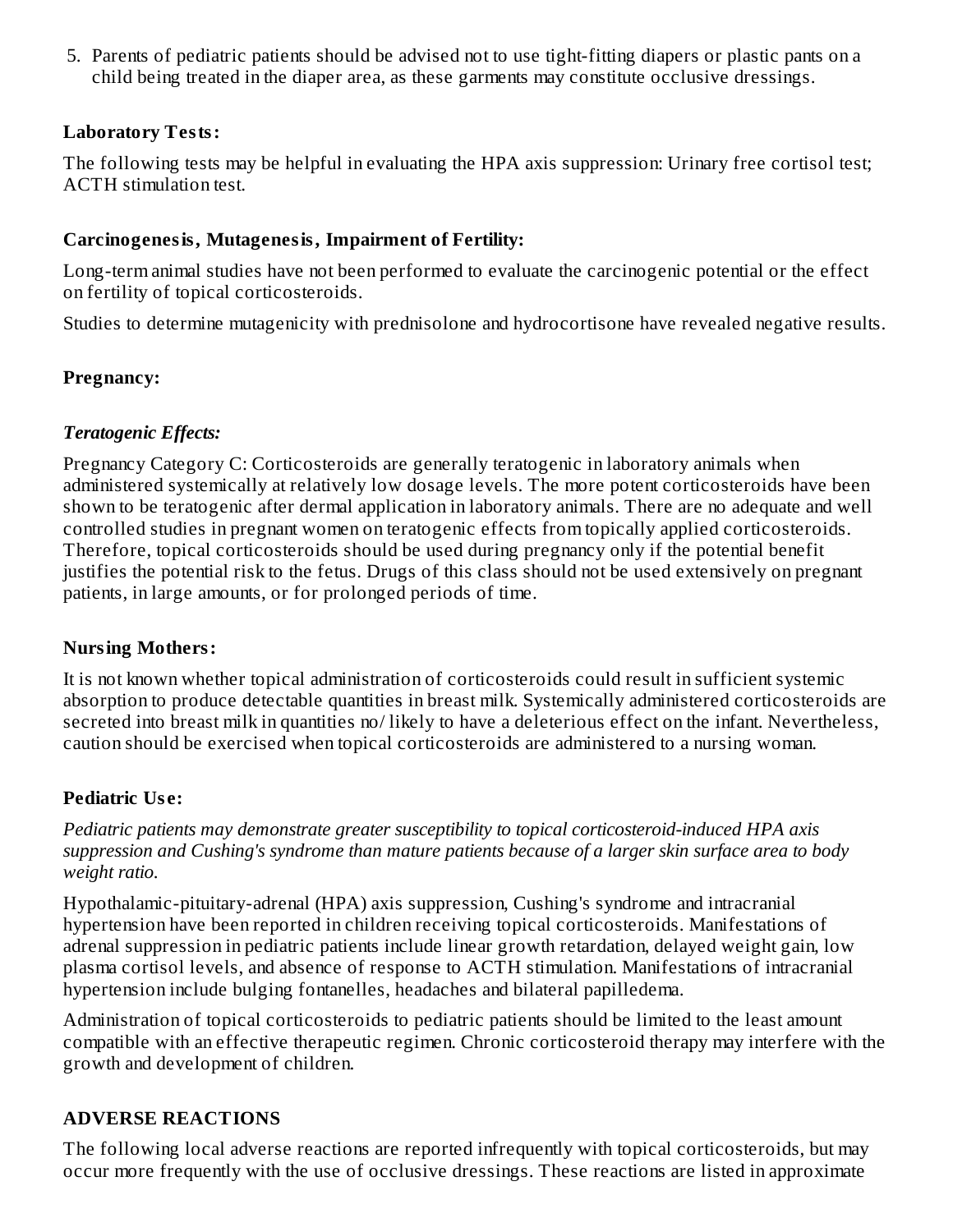decreasing order of occurrence: burning, itching, irritation, dryness, folliculitis, hypertrichosis, acneiform eruptions, hypopigmentation, perioral dermatitis, allergic contact dermatitis, maceration of the skin, secondary infection, skin atrophy, striae and miliaria.

#### **OVERDOSAGE**

Topically applied corticosteroids can be absorbed in sufficient amounts to produce systemic effects (see **PRECAUTIONS**).

#### **DOSAGE & ADMINISTRATION**

Topical corticosteroids are generally applied to the affected area as a thin film from 2 to 4 times daily depending on the severity of the condition.

Occlusive dressings may be used for the management of psoriasis or recalcitrant conditions.

If an infection develops, the use of occlusive dressings should be discontinued and appropriate antimicrobial therapy instituted.

#### **HOW SUPPLIED**

Hydrocortisone Cream USP, 2.5% g (0.7 oz) tube g (1. 1 oz) tube lb (453.6 g) jar

#### **Storage and Handling**

Store at controlled room temperature 15°-30° (59°-86°F). Do not freeze.

**1 lb jar** - Dispense in tight container as defined in the USP.

Manufactured by: Actavis MidAttantic LLC 1 877 Kawai Road Lincolnton, NC 28092 USA

FORM NO. 0337 Rev.1/06

VC2750

#### **PACKAGE LABEL.PRINCIPAL DISPLAY PANEL**

**Rising NDC 64980-301-30**

**PROCTOZONE-HC 2.5% TM(HYDROCORTISONE CREAM USP 2.5%**

**Rx Only FOR EXTERNAL USE ONLY NOT FOR OPHTHALMIC USE** 30G (1.1 oz)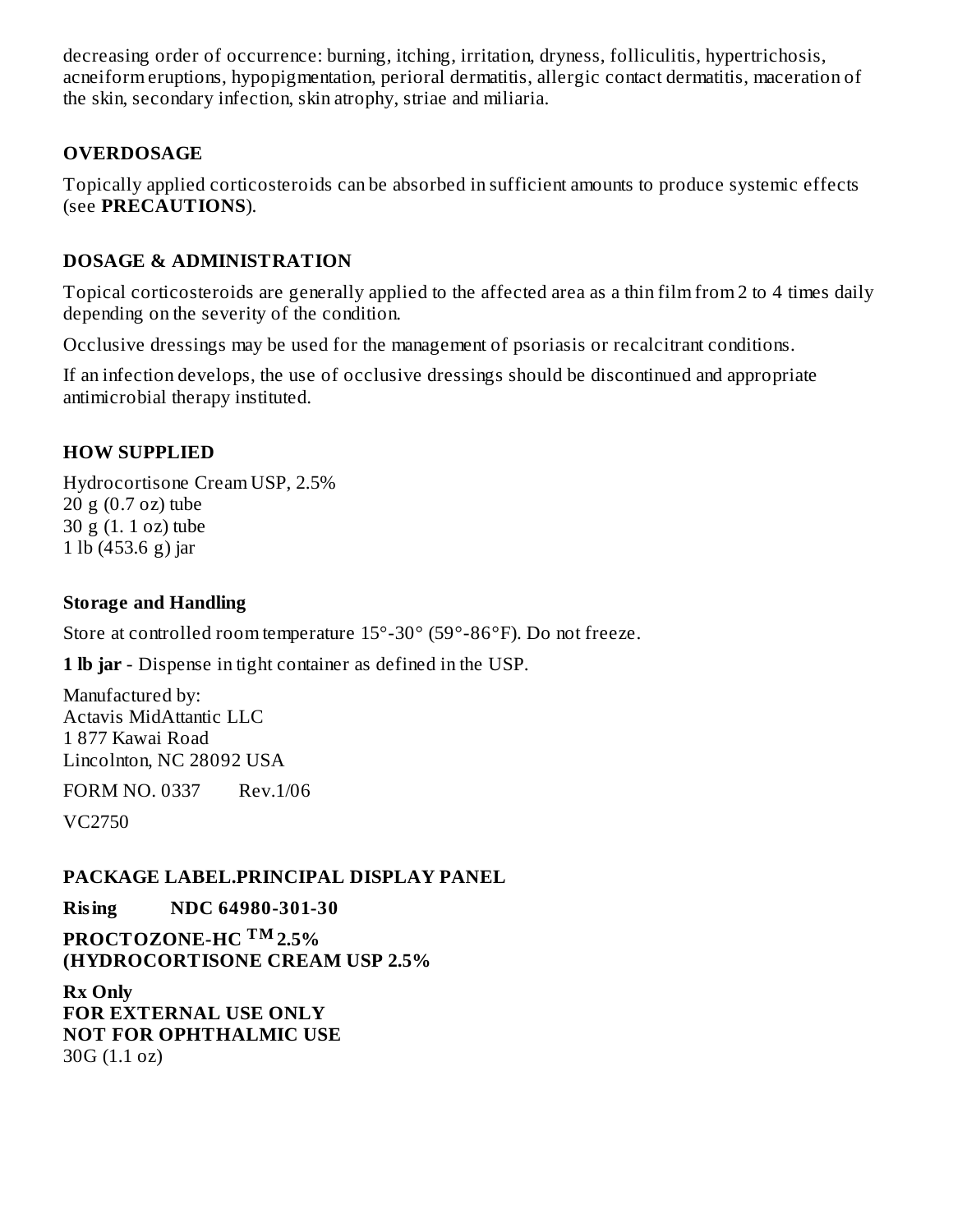

| <b>PROCTOZONE HC</b>                                                                          |                                |                    |  |               |                  |  |  |  |  |  |
|-----------------------------------------------------------------------------------------------|--------------------------------|--------------------|--|---------------|------------------|--|--|--|--|--|
| hydrocortisone cream                                                                          |                                |                    |  |               |                  |  |  |  |  |  |
|                                                                                               |                                |                    |  |               |                  |  |  |  |  |  |
| <b>Product Information</b>                                                                    |                                |                    |  |               |                  |  |  |  |  |  |
| Product Type                                                                                  | <b>HUMAN PRESCRIPTION DRUG</b> | Item Code (Source) |  | NDC:64980-301 |                  |  |  |  |  |  |
| <b>Route of Administration</b>                                                                | <b>TOPICAL</b>                 |                    |  |               |                  |  |  |  |  |  |
|                                                                                               |                                |                    |  |               |                  |  |  |  |  |  |
|                                                                                               |                                |                    |  |               |                  |  |  |  |  |  |
| <b>Active Ingredient/Active Moiety</b>                                                        |                                |                    |  |               |                  |  |  |  |  |  |
| <b>Ingredient Name</b><br><b>Basis of Strength</b>                                            |                                |                    |  |               | Strength         |  |  |  |  |  |
| HYDROCORTISONE (UNII: WI4X0X7BPJ) (HYDROCORTISONE - UNII:WI4X0X7BPJ)<br><b>HYDROCORTISONE</b> |                                |                    |  |               | $25$ mg in $1$ g |  |  |  |  |  |
|                                                                                               |                                |                    |  |               |                  |  |  |  |  |  |
| <b>Inactive Ingredients</b>                                                                   |                                |                    |  |               |                  |  |  |  |  |  |
| <b>Ingredient Name</b>                                                                        |                                |                    |  |               | Strength         |  |  |  |  |  |
| CETYL ALCOHOL (UNII: 936JST6JCN)                                                              |                                |                    |  |               |                  |  |  |  |  |  |
| CITRIC ACID MONOHYDRATE (UNII: 2968PHW8QP)                                                    |                                |                    |  |               |                  |  |  |  |  |  |
| <b>GLYCERYL MONOSTEARATE (UNII: 230 OU9 XXE4)</b>                                             |                                |                    |  |               |                  |  |  |  |  |  |
| ISOPROPYL MYRISTATE (UNII: 0RE8K4LNJS)                                                        |                                |                    |  |               |                  |  |  |  |  |  |
| METHYLPARABEN (UNII: A218 C7H19T)                                                             |                                |                    |  |               |                  |  |  |  |  |  |
| POLYOXYL 40 STEARATE (UNII: 13A4J4NH9I)                                                       |                                |                    |  |               |                  |  |  |  |  |  |
| POLYSORBATE 60 (UNII: CAL22UVI4M)                                                             |                                |                    |  |               |                  |  |  |  |  |  |
| <b>PROPYLENE GLYCOL (UNII: 6DC9Q167V3)</b>                                                    |                                |                    |  |               |                  |  |  |  |  |  |
| <b>PROPYLPARABEN (UNII: Z8IX2SC1OH)</b>                                                       |                                |                    |  |               |                  |  |  |  |  |  |